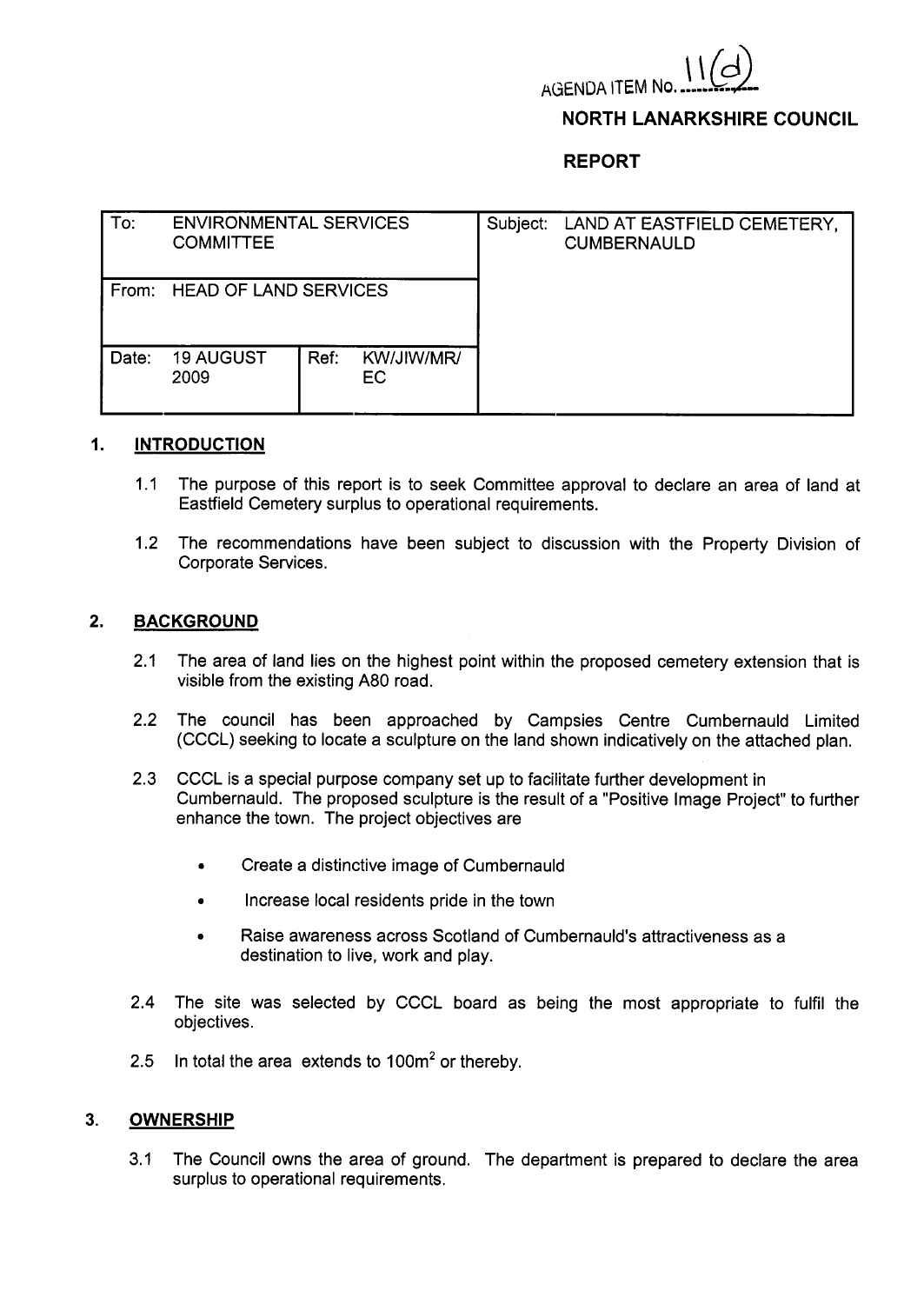# **4. RECOMMENDATION**

- 4.1 It is recommended that the area of ground at Eastfield Cemetery as indicated in the attached plan be declared surplus to operational requirements, and;
- 4.2 Otherwise to be referred to the Policy & Resources (Property) Sub-Committee for determination.

∩ Kenneth Wilson

**HEAD OF LAND SERVICES** 

Local Government Access to Information Act: Members seeking further information on this report, please contact Kenneth Wilson, Head of Land Services (0141 304 1846).